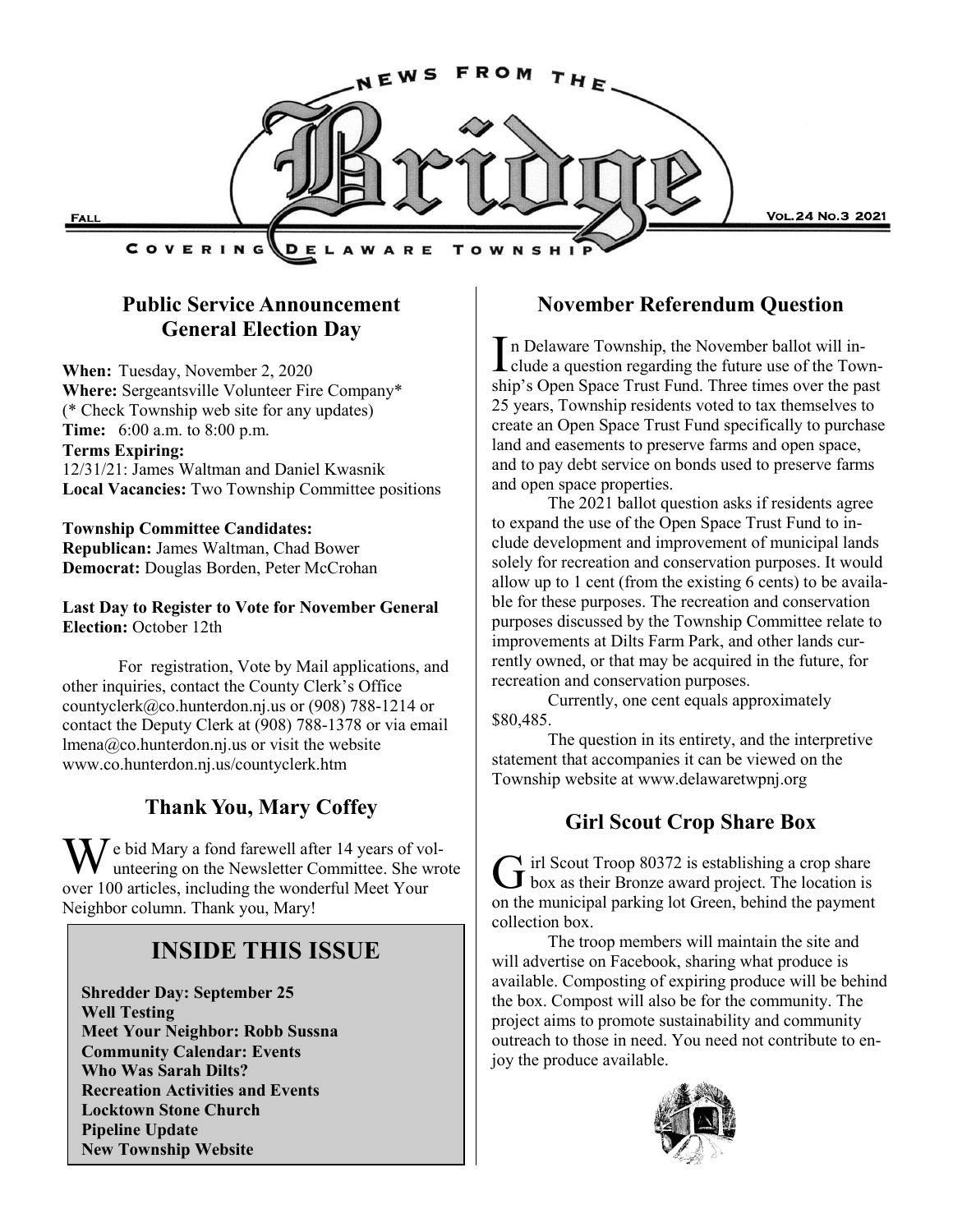*by Sally Gullette*

R obb Sussna is at a point in his life where he wants<br>to just paint, travel, and relax. When you learn to just paint, travel, and relax. When you learn what he's done and accomplished you can understand why.

So who is Robb Sussna? He and his wife Debby have been married for 60 years and have lived in the Township for more than 30 years. They have a son, who is a global information technology expert and a grandson who is a mechanical engineer.

Robb is an award-winning large format photographer, traveled on a NJ Arts Council Fellowship to Europe, the West and Canada and has had one-man exhibitions at NJ State, Hoboken and Newark museums. He is also a very accomplished water color artist. He loves water color "for its exquisite ability to utilize strong, rich colors or the palest most delicate washes that are almost not there." His paintings have been in more than fifty juried exhibitions including locally at the Ellarslie Annual Open and juried art exhibitions in Lambertville, New Hope and Phillip's Mill. He has had several one person shows and has received numerous awards for his paintings. He teaches water color both privately and through the New Hope-Solebury Community School.

He began a career in architecture after graduation from Cornell in 1963 followed by an internship in New York City. He started his own firm with an office in Princeton and later in New York City. He specialized in modernist commercial design and worked with numerous Fortune 500 corporate clients both locally and across the country. His work included hospitals, prisons, medical buildings and corporate cafeterias but what he most enjoyed was designing research laboratories. He completed thirty-five projects for Princeton University including a major re-vitalization of the Engineering College. "I thrived on the pressure, and loved the challenges of major projects" he said. Robb has also been a visiting lecturer in Architecture at Columbia University Graduate School of Education and an adjunct professor of Interior and Environmental Design at the College of New Jersey. He was listed in *Who*'*s Who in America*, 1995 and *Who*'*s Who in Science & Engineering*, 1993. He and his wife Debby designed their home which was given an award of Merit in Design from the American Institute of Architects.

Robb also volunteered his time for eight years on the New Jersey Supreme Court Lawyers Ethics Committee.

This man with the sensitivity of an artist also loves motorcycles. For ten years he raced in the Middle Atlantic Region with Debby as his pit crew. He loved every minute of the competition. He and Debby have also vacationed 2-up throughout the Alps, Canada and the West.

Robb and Debby included skiing among their many activities, carving their way down many mountains throughout Europe and the U.S. They also spent many vacations sailing the high seas around Maine, in the Caribbean and almost to the coast of Venezuela.

Traveling is an important part of Robb and Debby's lives and they take frequent trips to Italy and the Caribbean. And at the end, they have their wonderful house in the woods to come home to.

# **Shredder Day: September 25**

The shredder day is scheduled for Saturday, Sep. 2<br>rain or shine, at the Township Garage at 816 Serhe shredder day is scheduled for Saturday, Sep. 25, geantsville Road, from 8am to 11am or until the truck is full. Please arrive before 10:45 am. Services provided by IntelliSHRED.

The shredder used for residents' documents accommodates sizeable quantities of documents, easier than using an ordinary shredder which has to be fed in small quantities. IntelliSHRED uses a pierce-and-tear shredding system. This system tears the paper at the fiber instead of cutting it. This results in a random and more secure shred size than standard strip-cut shredders. Certificates of destruction are available to every client certifying that the materials have been shredding process through a closedcircuit monitor mounted on the truck.

NO need to remove staples or paper clips. Please do NOT bring materials to be shredded in any type of plastic, or plastic bags. If possible bring in a paper bag, which can be shredded.

LIMIT: 10 boxes per vehicle

Questions: Kathy Klink, 609-397-3240, ext. 208 kklink@delawaretwpnj.org

# **9/11 Memorial Exhibit At Hunterdon County Library**

The Headquarters location of the Hunterdon Count<br>Library System, 314 Rte 12, Flemington, will be he Headquarters location of the Hunterdon County hosting the exhibit "September 11, 2001: The Day that Changed the World."

Join us at 2pm on Saturday, September 11, for a video presentation from first responders, including retired Port Authority police officer Will Jimeno, one of only 18 survivors rescued from the WTC debris pile. Written reminiscences from survivors of and witnesses to the attacks of 9/11, along with photos of artifacts, will also be on display.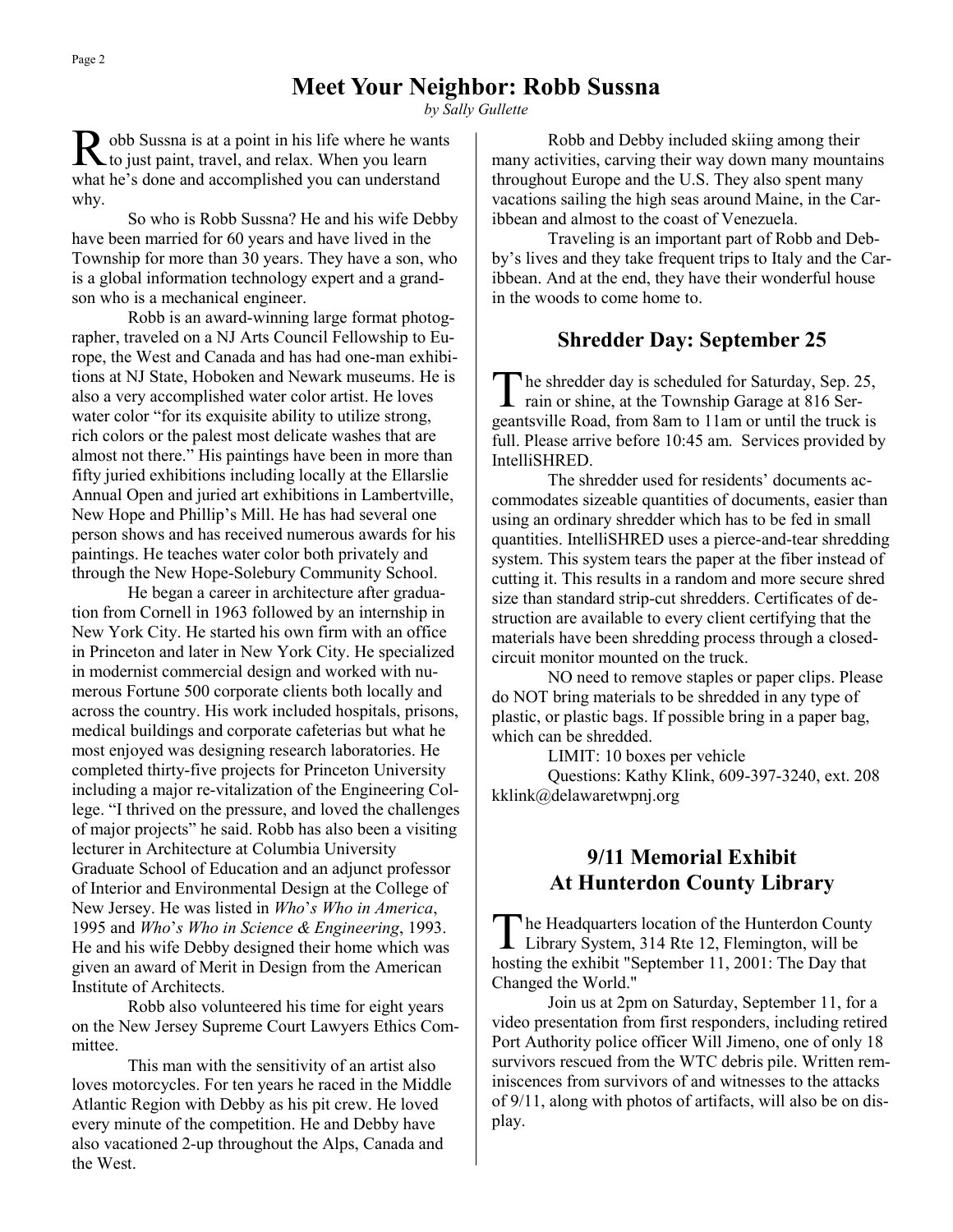# **Recipe: Scotch Collops**

#### **Original Recipe c. 1854**

C ut some very thin slices of beef; rub with butter the bottom of an iron stew-pan that has a cover to fit quite closely; put in the meat, some pepper, and a little salt, a large onion and an apple minced very small. Cover the stew pan, and let it simmer till the meat is very tender. Serve it hot.

> -- *The Cooks Own Book*  Mrs. N. K. M. Lee – 1854

#### **Modern Recipe**

2-3 lbs. Beef (you can also use Venison or Veal) 2 Large Onions 3 Apples\* Salt and Pepper 2 Tbsp. Butter, or more

1. Prepare ingredients. Peel, core and slice apples. Peel, half and slice onions thinly. Slice beef against the grain into thin slices, or collops.

2. Heat a deep skillet, with a lid, over medium-high heat; a Dutch oven works particularly well. Once skillet is hot, add 2 Tbsp. of butter and let melt.

3. Brown beef in skillet, taking caution to not crowd the pan; salt and pepper to taste. Remove beef as it browns and set aside.

4. Once all the beef has been browned reduce heat to medium and add onion slices. Cook, stirring occasionally, until onions begin to caramelize. Add more butter if pan is dry. Salt and pepper to taste.\*\*

5. Add apple slices to pan with onions and cook until apples start to soften, stirring occasionally.

6. Return beef to the plan and stir to combine. Reduce heat to low, cover pan, and let stew, stirring occasionally. The apples should produce plenty of moisture, but if the pan is dry add a bit more butter or water a Tbsp. at a time.\*\*\*

7. Let stew for 20 minutes to an hour (or more!). The apples and onions will continue to break down and produce a sweet and savory sauce for the beef.

8. Serve hot. Enjoy!

\*You can use 2 additional Onions instead of using 3 Apples

\*\*Add ½ cup Red Wine and ½ the juice from a medium Lemon. Cook until reduced. To thicken, roll the butter in flour first.

\*\*\*George Washington enjoyed a variation of this dish with mushrooms. Feel free to add 1 Cup of Sliced White Button Mushrooms at this step.

## **Pipeline Update**

A s you may recall, the State of New Jersey refused to allow PennEast to condemn State property and this was upheld by a Federal Court. However, PennEast appealed and the case was heard by the U.S. Supreme Court. The question before the Court was whether PennEast, a private company, could use eminent domain to take State property. The Court in a split 5 to 4 decision ruled that the Federal Energy Regulatory Commission (FERC) could convey its right of eminent domain to a private company thereby giving a private company the right to take State (and private) property.

While the decision was disappointing, the Court did not approve the pipeline. The pipeline is still subject to State laws and no approvals have been granted by the Delaware River Basin Commission nor the State of New Jersey's Department of Environmental Protection.

Further, PennEast had asked FERC to allow it to separate its application into two pieces decoupling the approved Pennsylvania portions from the remainder, which is contrary to their original application which clearly indicated this was one project. FERC has not responded to this request.

Finally, on August 10, 2021 the Pennsylvania newspaper "The Morning Call" reported that PennEast says it is "temporarily" stopping its eminent domain actions in Pennsylvania citing uncertainty in the timing of obtaining all necessary approvals for the pipeline. While this is good news for the people along the pipeline route in Pennsylvania, it is unclear what this means regarding the pipeline overall.

### **HCLS Amateur Photography Show At Hunterdon County Library**

In October, the HCLS Amateur Photography Show re-<br>turns in the gallery at the Headquarters library in Rarin October, the HCLS Amateur Photography Show retan Township. Entries are due by Friday, October 1, and the exhibit will run from Wednesday, October 6 until Friday, October 29.

A reception for the contestants and the awarding of prizes will take place on Monday, October 18 at 6:30pm.

Entry forms will be available on the library's website https://www.hclibrary.us and at all library branches.

### **HCL Happenings Newsletter**

Want to stay up to date on the latest at the Hunter-<br>don County Library? Sign up for our online newsletter by visiting the website and clicking on the sign-up now button.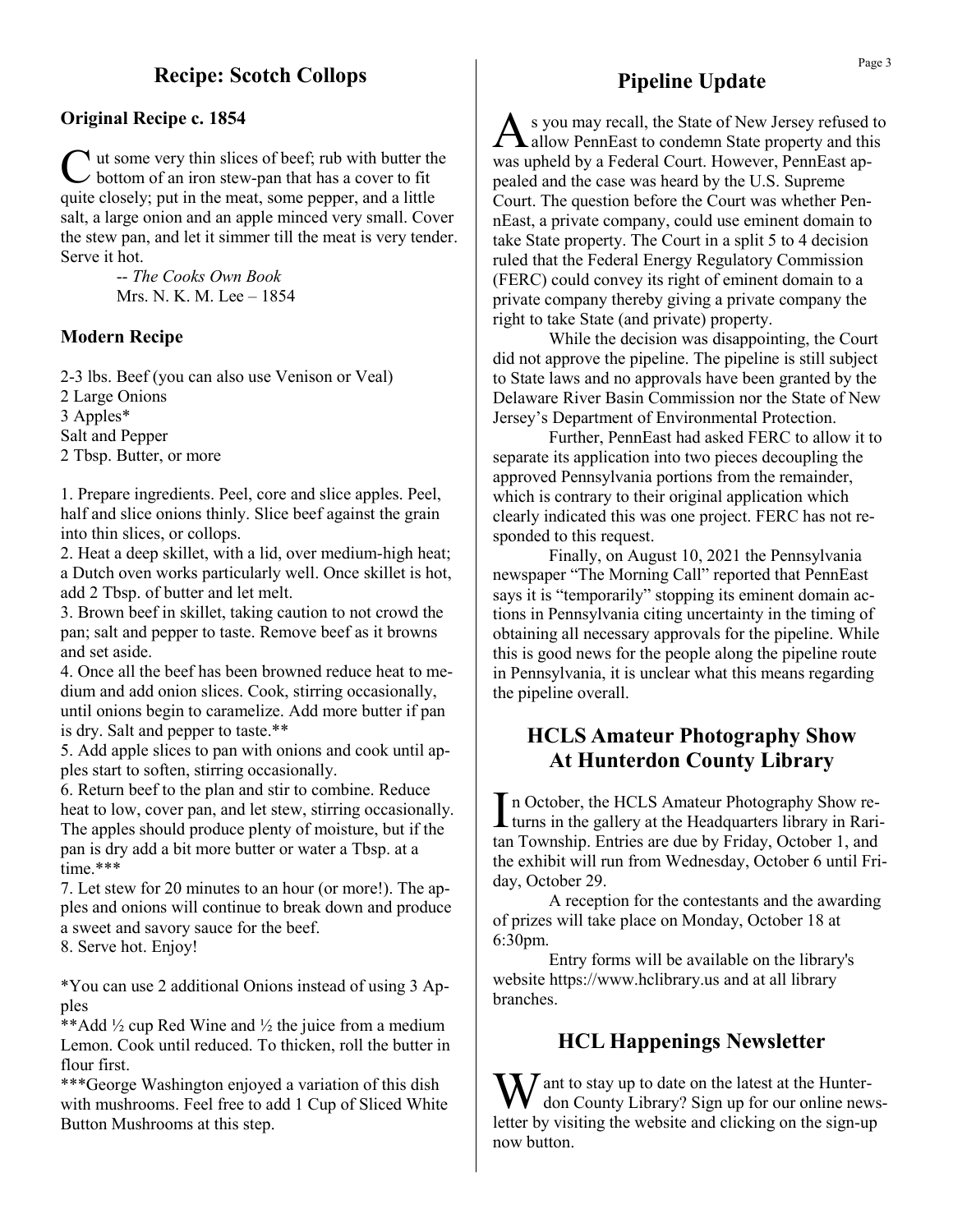#### **Well Water Test Kits**

T he Delaware Township Environmental Commission and the Raritan Headwaters Association (RHA) are co-sponsoring a community well-testing program for homeowners to test their drinking water for chemical and biological contaminants.

While many of us know our blood pressure, cholesterol and sugar levels, do you know the levels of coliform bacteria, arsenic and other contaminants in your drinking water? When was the last time you had your well water tested? Unlike public drinking water systems, private wells are not checked for contamination before the water is sent to the tap. Households that use private wells must take special precautions to ensure the safety of their drinking water supplies.

Safe drinking water is essential to good health, and testing well water at a certified lab is the only way to know whether water from a private well is safe. Testing your well water for chemical and biological contamination is important since many contaminants can be harmful, even though they are tasteless and odorless. Nitrates and bacteria, which can lead to immediate and serious health conditions, may be found in well water as a result of a poorly performing septic system or a nearby agricultural source. Two naturally occurring elements, arsenic and radon, are also commonly found in well water in our area. Scientific studies associate long-term exposure to arsenic and radon with cancer and other health effects.

Public health authorities recommend annual testing. If your well has not been tested for several years, now is the time to test. You can sample your well water as part of this year's community well-testing program.

Water test kits are available for purchase on September 14th thru September 16th, and September 21st and September 22nd from 11:00 am to 3:00 pm at the Delaware Township Municipal Building. Well water test kits will also be available for purchase at the Delaware Township Municipal Building on September 22nd from 5:00 pm to 7:00 pm.

Please follow the current CDC Guidelines and check the Township's website prior to September 14th for any changes/updates to this year's Community Well-Testing Program.

You can order your test kit on line at www.raritanheadwaters.org/delaware/. Pay by credit card (on line only) or pay by check (no cash) when you pick up your test kit.

Sample containers and completed paperwork must be returned to the Township Department of Public Works Garage (816 Sergeantsville Rd.) on Thursday, September 23rd between 7:00 am and 9:00 am.

Residents may have their drinking water tested for coliform bacteria and nitrates for \$60. Additional testing options are available. Please see "What Should I Test

My Well Water For?" on the Township's website (www.DelawareTwpNJ.org) for a complete listing of the available tests and associated prices.

For more information about RHA's well-testing program or with questions on what you should test your well water for, please call Mara Tippett at (908) 234-1852 ext. 401 or e-mail welltesting@raritanheadwaters.org.

Note that while all water samples are analyzed by a certified laboratory, sample results cannot be used to satisfy the Private Well Testing Act if you are selling or renting your home.

# **Environmental Commission Sponsors September Well Testing Presentation**

Please join the Delaware Township Environmental<br>Commission on Wednesday, September 15th at 7: Commission on Wednesday, September 15th at 7:00 pm at the Delaware Township Municipal Building to learn about your well: how to know your well water is safe to drink, what you should be sampling for and how often, potential contaminants in private wells, and anything else you may wonder about your well water.

Mara Tippett, Well Test Manager for Raritan Headwaters Association, will be providing a brief presentation on Delaware Township Community Well Testing results and an overview of the groundwater health in this area. Ms. Tippett will be available to answer your questions.

In addition, well water test kits will be available for purchase after the presentation.

Please come and join us to learn all about this important topic. Note: due to changing State and CDC Guidelines, please check the Township's website prior to September 15th for any changes/updates.

### **New Township Website**

A lot of hard work and planning have gone into revamping the Township website and among those involved Deputy Clerk Tiffany Crivelli deserves a lot of credit for the amount of time and effort she has put into this project. The result is a website that is both user friendly and interactive. Among the things you can now do is download forms, look up tax information, obtain phone numbers and emails for Township officials, get election results, see the list of candidates for upcoming elections and much, much more. Go to the site, have fun and explore. There is an abundance of information available just by clicking on an entry. For example, under Departments, if you click on Construction you can download various forms, read the NJ Construction Code, find a list of projects requiring permits, and more. There are still a few glitches being resolved so if you find something amiss be patient. This has been an enormous undertaking but well worth the effort: www.DelawareTwpNJ.org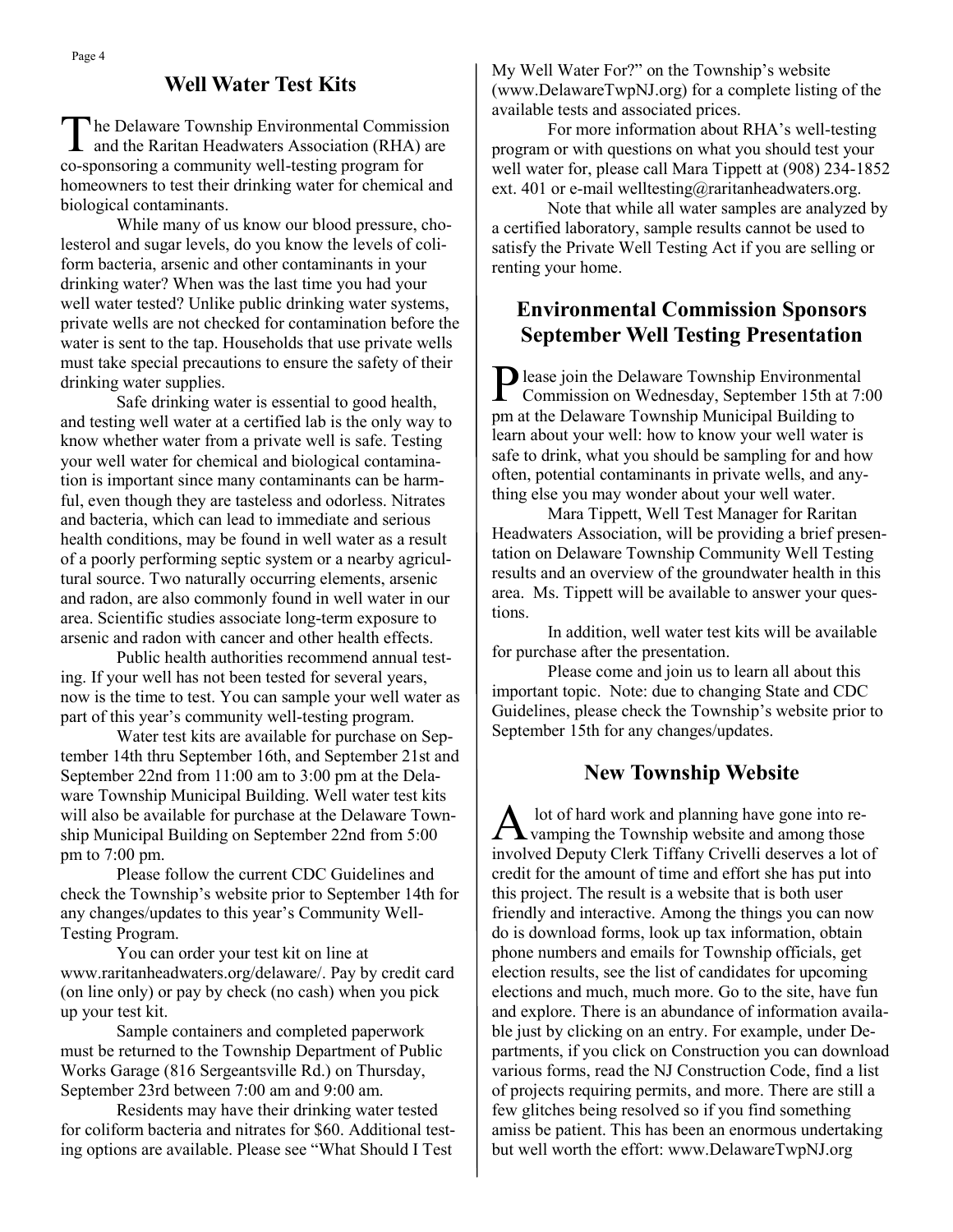#### **Who Was Sarah Dilts?**

A s people enjoy our beautiful Dilts Park, you may have been wondering, "who was Sarah Dilts?" A resident, Nancy Bond, offered to share her memories about Sarah Dilts.

Sarah Dilts was a teacher at Delaware Township School (DTS) and a neighbor in Sergeantsville. She taught at DTS from 1961 until May 1985. Her students remember Miss Dilts as a nice and helpful teacher.

An article in the Hunterdon County Democrat on May 6, 1982 tells the story of how she entered a contest from Scholastic Magazine. She was the only New Jersey winner and won a Texas Instrument Computer for her 3rd grade classroom. The father of one of her students, and students from Trenton State College trained Miss Dilts and her students how to use the computer.

She also taught her students about where we get our food, and how to make jam and other foods. She involved parents and staff in these activities. Mrs. Bond was a guest in her classroom when she was teaching the class how to grow plants for Mother's Day gifts. Another time, Mrs. Bond was invited to speak about her family's history at the Battle of Connecticut Farms, where a relative was wounded during the American Revolution.

While Miss Dilts never lived at the farmhouse, her older brother Foster lived there until his passing. When he passed away, the farm was inherited by his Father (Granville) and eventually by his Sister, Sarah. When Sarah Dilts passed away in 1985 at age 54, in her will, she left the farm to the Township specifically for the benefit of the children of Delaware Township. The Township Committee held public meetings in 1986 before agreeing to accept the gift and use the land as a park.

Marfy Goodspeed wrote several fascinating articles about the history of the farm and the families that owned it long before the Dilts family. For additional information and more history about the land that is now Dilts Park, please see goodspeedhistories.com

### **Township Approves Hiring of Park Planner**

The Township Committee approved the hiring of a<br>Park Planner to evaluate existing amenities at Dilts he Township Committee approved the hiring of a Park, and together with the Recreation Commission and the public, produce a plan that anticipates and incorporates future facilities. The Recreation Commission previously asked the public what amenities they would like to see added at the Park. A professional planner can use that information, and with public input help the Township evaluate existing amenities, and if new amenities are desired, whether they are appropriate and where to site them. Please check the Township website for info on participating when the planning begins.

#### **Curtis Farm Preserved**

O n June 23, 2021 the New Jersey Conservation Foundation (NJCF) purchased the development rights to preserve the Curtis Farm: the last remaining unpreserved working farm in the Rosemont Valley.

The Curtis farm is adjacent to the Fisher and Plesher farms, among the first farms preserved in New Jersey in the early 1980s, at the start of the state Farmland Preservation Program.

In 2009, the Township designated the Rosemont Rural Agricultural Historic District to protect the historic viewshed of the Rosemont Valley, which encompasses agricultural land use patterns and farmsteads dating back to 18th and 19th centuries, and includes the Curtis farm.

NJCF used funding from the State Agriculture Development Committee and Hunterdon County, to acquire the development rights from owners Richard Curtis and his son, Michael Curtis. The Curtis family still owns the farm, but the 64 acres are now permanently restricted to agricultural uses. Local farmers grow hay and corn on the Curtis fields.

As reported by NJCF, landowner Richard Curtis said he was happy to see the farm preserved. "It's been in my family for well over 100 years, and my father grew up there," said Curtis. "I never lived there myself, but it's always been the family farm and it's nice to know it will be there forever. And the area still looks the way it did many years ago, which is neat."

Delaware Township thanks the Curtis family, NJCF, Hunterdon County and the State Farmland Preservation Program for successfully completing this important preservation project.

#### **Going Gold**

S eptember is Childhood Cancer Awareness Month and<br>we would love to turn our community gold in support eptember is Childhood Cancer Awareness Month and of the more than 500,000 children currently battling cancer. Our local St. Baldrick's Foundation chapter will be sponsoring the sale of yellow light bulbs with the hope that all residents will purchase and light them on their front porches every evening for the month of September to support the most promising new research. Sale of light bulbs will begin towards the end of Summer, so please watch for news as to where you can purchase your light bulb with a minimum donation of \$5. Any area business owners willing to provide a place for purchasing the bulbs, contact Linda Swackhamer at 908-303-4910.

Plans are also underway for the 9th Annual St. Baldrick's Head-Shaving Event and Auction to be held at Sergeantsville Fire House (if current pandemic guidelines allow) on September 26, 2021 beginning at noon. To register to shave, volunteer or donate please visit: https:// www.StBaldricks.org/events/RaysofHope21.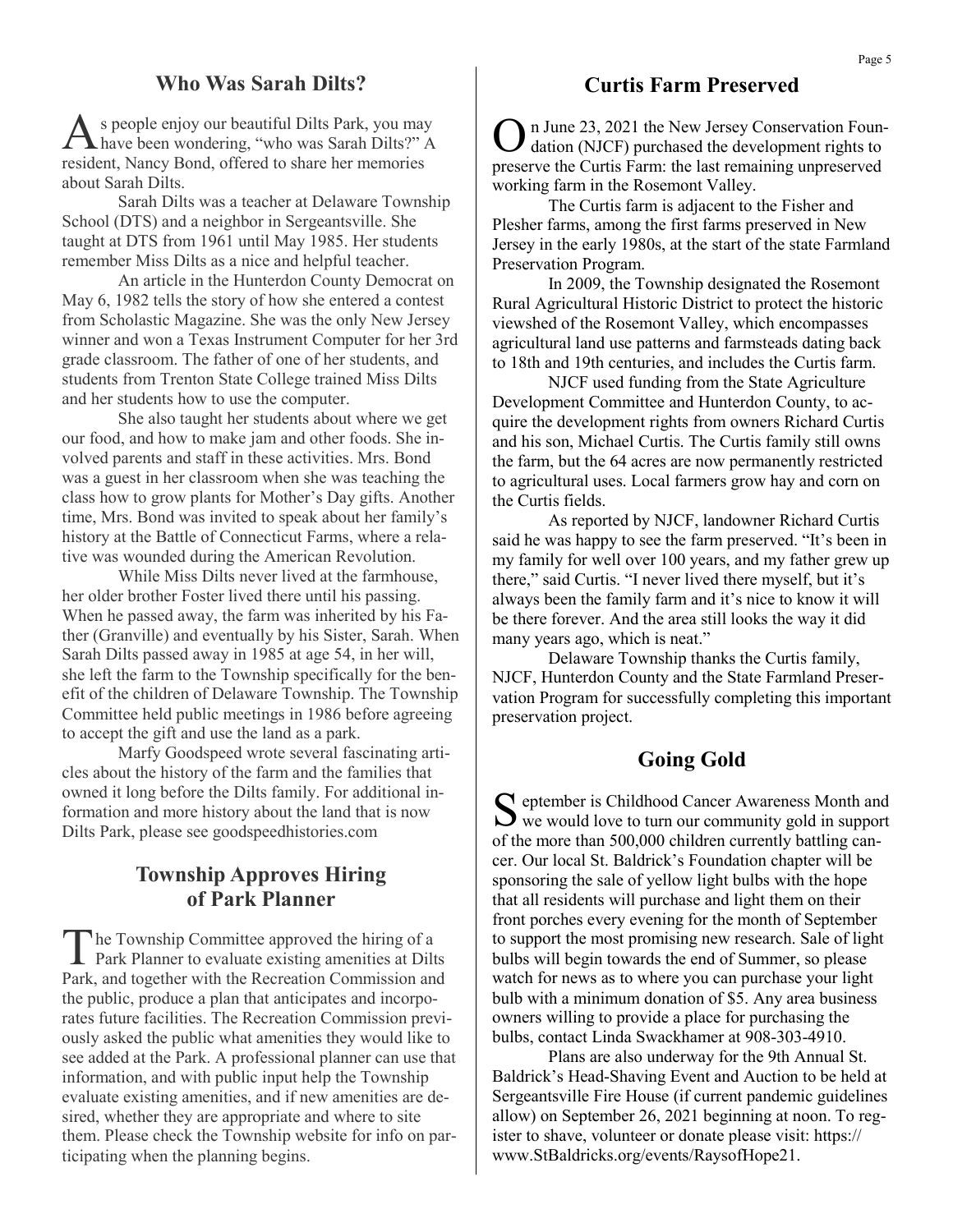# **Community Calendar**

#### **Township Offices Closed:**

Labor Day - 9/6 Columbus Day (Indigenous Peoples' Day) - 10/11 Thanksgiving Day - 11/25

All residents are invited to attend any and all Township meetings. Your participation and input are very important.

**Township Committee**: 7:30 p.m. 2nd Monday - 9/13, 10/12, 11/8, 12/13

**Planning Board**: 7:30 p.m. 1st Tuesday - 9/7, 10/5, 11/2, 12/7

**Board of Health:** 7:30 p.m. 1st Monday - 9/8, 10/4, 11/1, 12/6

**Open Space Committee:** 7:30 p.m. 3rd Monday - 9/20, 10/18, 11/15, 12/20

**Agricultural Advisory Committee:** 7:00 p.m. 1st Tuesday - 9/7, 10/5, 11/2, 12/7

**Board of Adjustment:** 7:30 p.m. 2nd Thursday - 9/9, 10/14, 12/9

**Recreation Commission:** 7:30 p.m. 1st Monday - 9/8, 10/4, 11/1, 12/6

**Environmental Commission:** 7:30 p.m. 3rd Wednesday - 9/15, 10/20, 11/17, 12/15

**D.T.M.U.A.:** 7:30 p.m. 1st Thursday - 9/2, 10/7, 11/4, 12/2

**Shade Tree Commission:** 7:30 p.m. 4th Thursday of every Odd Month (except Nov.) - 9/23, 12/2

**Historic Advisory Committee:** 7:00 p.m. 2nd Wednesday - 9/8, 10/13, 11/10, 12/8

**Newsletter Committee:** Quarterly

**Recycling Depot:** Open every weekday from 8 a.m. to 3 p.m. at the Township Garage on Rt. 523. Call Recycling Coordinator Kathy Klink at 609-397-3240 Ext. 208 with any questions.

# **Delaware Township Seniors**

A re you a senior and want to meet some new people? Come to the Delaware Township Seniors Meetings. With more than 50 members you are bound to meet someone new! The group meets the first Wednesday of the month at the Firehouse in Sergeantsville at 1:00. New members are always welcome. Yearly dues are \$6. Coffee and dessert are served. Meetings vary; they could include entertainment, speakers, trips or special lunches.

The next meeting is Wednesday, September 1.

# **Locktown Stone Church Update Fund-Raising and Concert Series**

The Trustees of the Locktown Stone Church have canceled the Fall 2021 Concert Series. While some venhe Trustees of the Locktown Stone Church have canues are able to improve ventilation and add safety measures such as barriers and social distancing, this is not possible in a small historic structure like the Locktown Stone Church. We hope to have some "pop-up concerts" in the Spring of 2022.

 Though the concert series has not materialized, the Trustees have been meeting mostly through Zoom, and planning improvements to the Church. The Friends of the Locktown Stone Church Board of Trustees have approved a Capital Campaign to raise \$240,000.00 for the design and construction of a much needed "Visitors Amenities" building on the site of, and replacing, a carriage shed that once adjoined the church.

The structure will house wheelchair accessible washrooms, and a multi-functional room (with kitchenette) to support events including weddings, meetings and concerts. Together with a covered outdoor storage bay, the entire building will resemble the historic carriage shed in form and design.

As part of this construction, the Church Building will also be included to establish ADA accessibility between the building and the restrooms. A two-year long fundraising campaign is anticipated and we hope to plan fundraisers once it is safely possible.

 To participate in the fundraising campaign, or wish to become a trustee of the Friends of the Locktown Stone Church, please email: info@locktownstonechurch.org.

# **Community Block Party: October 2**

The Community Block Party is tentatively scheduled<br>for Saturday, October 2nd at the Sergeantsville Vilhe Community Block Party is tentatively scheduled lage Green beginning at 5 p.m.

Bring your chair and picnic. This event is still being organized, so check the Township website for updated information. www.delawaretwpnj.org

# **Halloween Fun**

The Recreation Commission is planning a Hallowe<br>event. It will probably include pumpkin carving! he Recreation Commission is planning a Halloween Please check the Township website for information later this year: www.delawaretwpnj.org

#### **All meetings are at Town Hall unless otherwise noted.**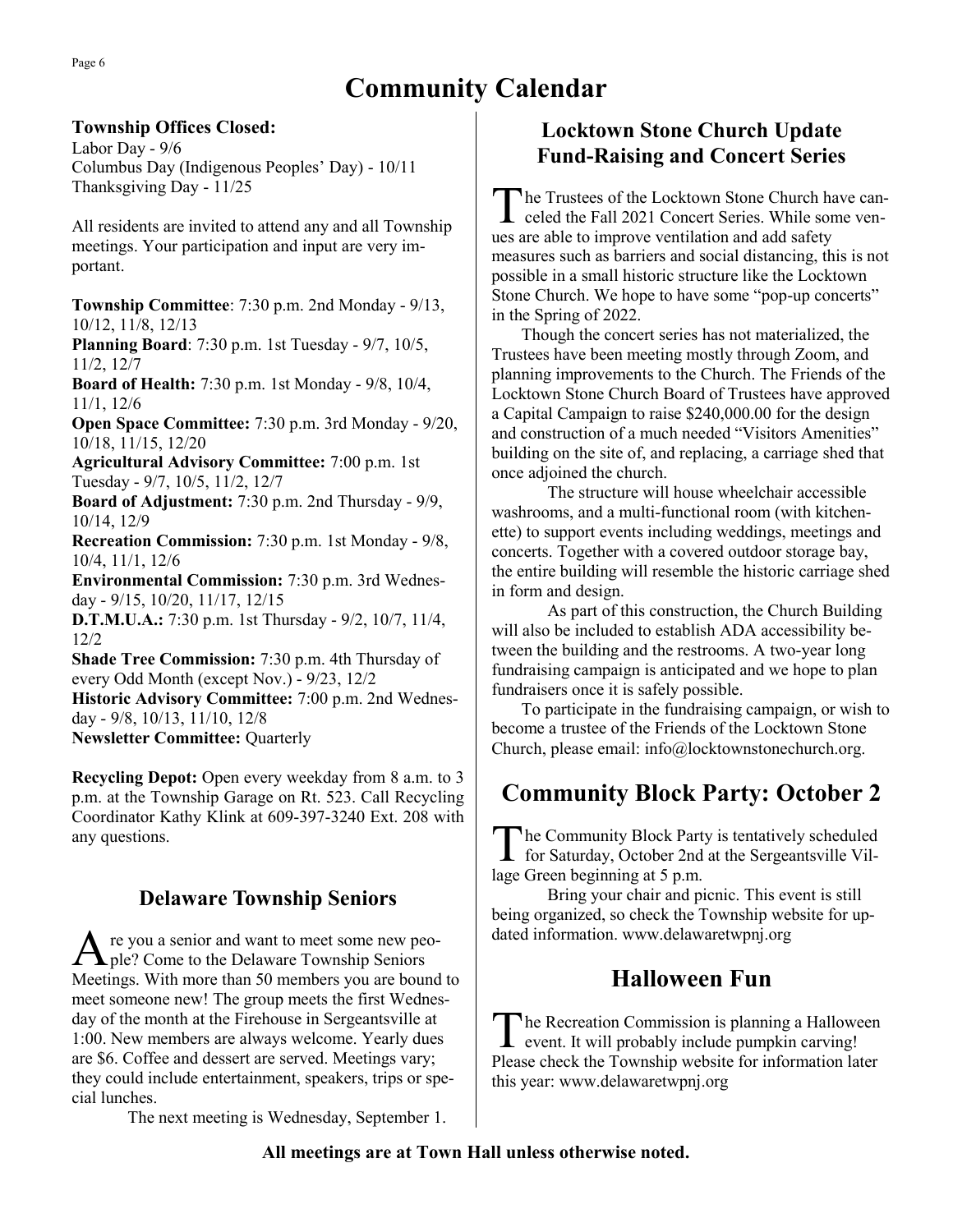# **Church Corner**

#### **Amwell Church of the Brethren**

40 Sandbrook Headquarters Rd, Stockton, NJ Tel: 908-705-1208 Web: www.amwell.org Sunday school: 9:15 am Worship Service: 10:15 am Wed night Bible study: 7:00 pm Friday night youth group: 7:00 pm

Busy Bee annual rummage sale: Sept. 17-18: 9am-1pm Bag Day: Sept. 18 — 10am Nov 24: Thanksgiving eve service 7pm

#### **Cornerstone Christian Church**

226 Locktown-Sergeantsville Rd, Stockton, NJ Tel: 908-237-5227 Web: www.ccc-hc.org Email: pastor-keith@ccc.hc.org Sunday Worship Service: 10:30 am Sunday School for all ages beginning: 9:15 am

#### **Sandy Ridge Church**

47 Sandy Ridge Road Stockton NJ 08559 Tel: 609-397-0371 Email: sandyridgechurchnj@gmail.com Facebook: Sandy Ridge Community American Baptist Church Web: https://sandyridgechurch.wixsite.com/srbc Worship: Sunday mornings 10:00am Sunday School: Sunday mornings 10:00am Summer hours end Sept. 5th and we go back to 11:00 am

#### **Sergeantsville United Methodist Church**

624 Rosemont Ringoes Rd., Stockton, NJ Tel: (609) 397-2333 Web: www.sergeantsvilleumc.com Facebook: https://www.facebook.com/sergeantsvilleumc Sergeantsville United Methodist Church worships each Sunday at 10:00 am. Check out our Facebook page and website for more information.

# **March on Litter: The 30th Year!**

A t press time it was uncertain if the March on Litter will be held and what it might look like this year. t press time it was uncertain if the March on Litter Thus, for more details, please check on the Township website and look for information through the school emails.

### **Recreation Commission Activities**

#### **Fall Fun Fireworks**

The Recreation Commission scheduled the Fall Fire-<br>works display for Township residents on Saturday, he Recreation Commission scheduled the Fall Fire-September 18<sup>th</sup> at the Dilts Farm Park on Buchanan Road. The event will start at 5 pm.

Families and friends may picnic (bring your own), and fireworks will begin at dusk. The rain date is Sunday, September 19<sup>th</sup>.

# **Yard Sale: September 18**

T here will be a Township wide Yard Sale on Saturday, September 18th from 9 am to 3 pm. The rain date is Sunday, September 19th. Please post a "Yard Sale" sign at your driveway. If the rain is heavy on Saturday, assume the rain date and please post a sign at your driveway if you are not available on Sunday. Participants must register no later than Tuesday, September 14th by emailing deltwprec@gmail.com and you can provide a maximum of ten words describing the items you will sell. Check the Township website under News and Events for a list of participants' addresses starting Thursday, September 16th. Paper copies will also be available that day as well at the Township Bldg.

### **Recreational Instructional Tennis**

P lans are in the works for a possible recreational in-<br>structional tennis program for youth and adults bestructional tennis program for youth and adults beginning in mid-September and running for possibly three weeks on Saturdays at the Dilts Park. Please check the Township website for more details as they are developed.

# **Teen Hike and Roller Skating Party**

Plans are also in the works for a Fall Teen Hike and a roller skating party. Again, please check the Townroller skating party. Again, please check the Township website for more details as they are finalized.

### **Plant Swap in October**

The Recreation Commission is hosting a fall Plant<br>Swap, probably in October. Look for details on the he Recreation Commission is hosting a fall Plant Township website. It is free and open to the public. Come and share your plant abundance with community members. Bring your healthy houseplants, annuals, perennials, bulbs, and edible plants. For each plant you bring, you take home a new plant. Label every pot or plant clearly with common or botanical name, including instructions if necessary. For question or more information, email jes.stahl@gmail.com